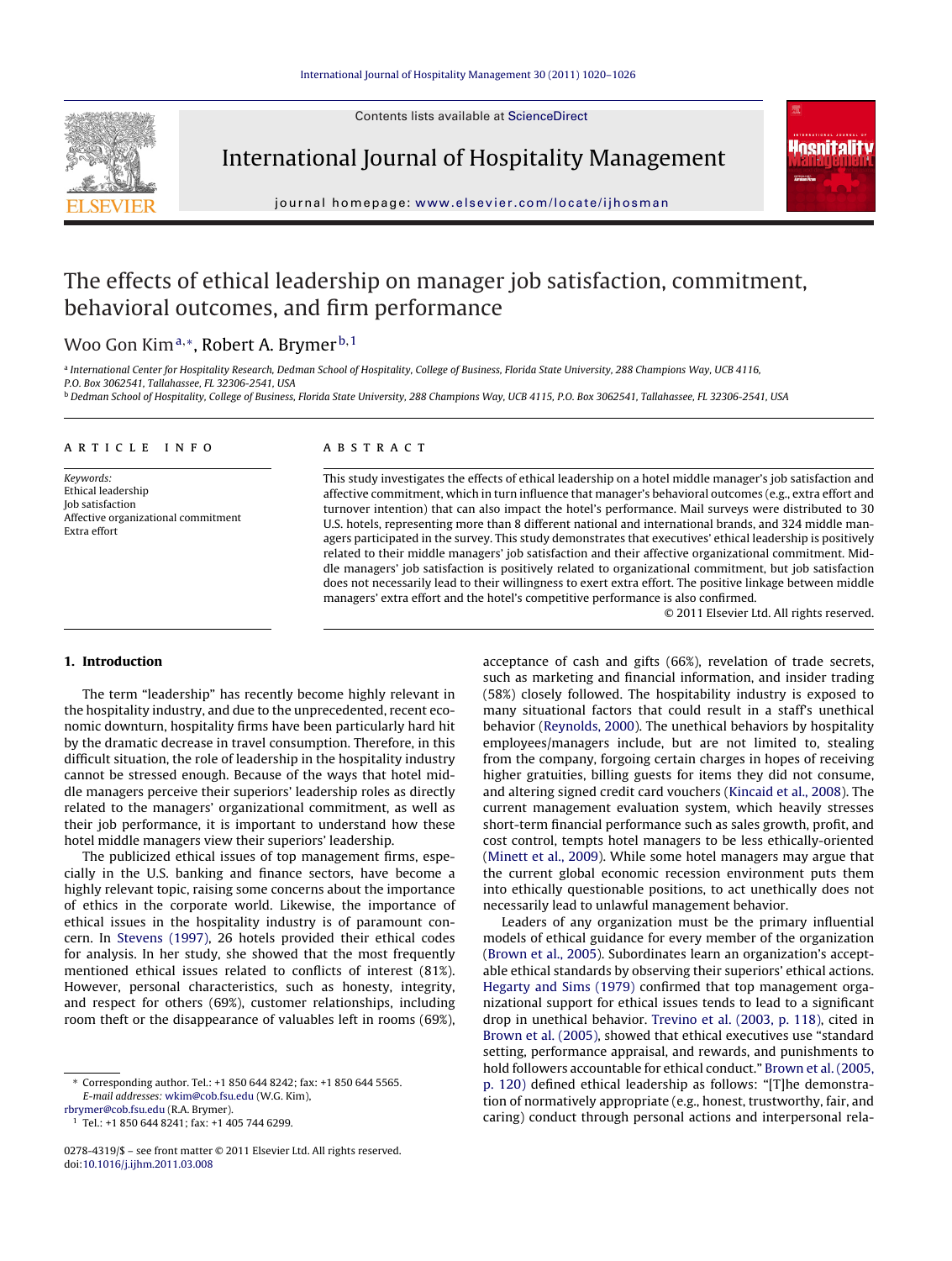tionships, and the promotion of such conduct to followers through two-way communication, reinforcement through providing ethical standards, rewarding ethical conduct, and discipline the wrongdoers, and decision-making by understanding the importance of their decisions and making fair decisions."

[Brown](#page--1-0) et [al.](#page--1-0) [\(2005\)](#page--1-0) clearly demonstrated the consequences of ethical leadership, and further, they postulated that ethical leadership is strongly associated with a subordinate's satisfaction with his/her leaders, with his/her exerting extra effort, and with his/her willingness to report problems. [Zhu](#page--1-0) et [al.](#page--1-0) [\(2004\)](#page--1-0) suggested that future researchers consider outcomes of ethical leadership behavior in terms of financial performance of an organization or corporate reputation. Building on the previous research, this study applies the ethical leadership model to the hotel industry and extends the analytical frameworks of [Brown](#page--1-0) et al. (2005) by incorporating affective commitment, turnover, and competitive performance into the conceptual model.

Regardless of the increasing number of studies related to ethical issues in the hospitality industry, limited research has been conducted on ethical leaders and how their values are communicated to managers and employees in the hospitality organization. This study, then, attempts to fill this void by examining the impact of a superior's ethical leadership on middle managers' job satisfaction and behavioral outcome, as well as their organization's performance. Thus, the primary purpose of this study is to investigate the effects of ethical leadership on a manager's job satisfaction and affective commitment, which in turn influence that manager's behavioral outcomes (e.g., extra effort and turnover intention) that can further impact the hotel's performance.

#### **2. Literature review**

#### 2.1. Management literature

The authors have divided the literature review into two sections. This first discussion addresses ethical research in general management, as the research findings from the current study have a direct relationship to this literature. To the best of our knowledge, this study attempts to establish, for the first time, a connection between findings in the general management research literature and the hospitality industry. This connection will demonstrate a contribution to the body of knowledge and how ethics is evolving as a legitimate field of study in hospitality leadership.

Ethical leadership has been studied by numerous researchers in the area of management and organizational behavior [\(Neubert](#page--1-0) et [al.,](#page--1-0) [2009;](#page--1-0) [Trevino](#page--1-0) et [al.,](#page--1-0) [2003;](#page--1-0) [Cullen](#page--1-0) et [al.,](#page--1-0) [2003;](#page--1-0) [Brown](#page--1-0) [and](#page--1-0) [Trevino,](#page--1-0) [2006;](#page--1-0) [Brown](#page--1-0) et [al.,](#page--1-0) [2005\).](#page--1-0) [Brown](#page--1-0) [and](#page--1-0) [Trevino](#page--1-0) [\(2006\)'s](#page--1-0) conceptual paper proposed the antecedents and consequences of ethical leadership. The individual characteristics (e.g., neuroticism, conscientiousness, moral reasoning, etc.) and situational variables (e.g., role playing and ethical context) were identified as antecedent of ethical leadership, while outcomes include follower ethical decision-making, pro-social behavior, counterproductive behavior, follower satisfaction, motivation, and commitment.

While previous studies have investigated the individual and situational drivers of ethical leadership behavior and outcomes of such behavior at the organizational level, [Zhu](#page--1-0) et [al.](#page--1-0) [\(2004\)](#page--1-0) focused on examining the effect of ethical leadership on employees' behavior. They found that employees' psychological empowerment serves as a mediator between leaders' ethical behavior and employees' organizational commitment. They also postulated that authenticity, which refers to the consistency between leaders' true ethical intention and behavior, serves as a moderator between ethical leadership behavior and employees' organizational commitment. However, they did not provide any empirical evidence to confirm their propositions.

[Neubert](#page--1-0) et [al.](#page--1-0) [\(2009\)](#page--1-0) demonstrated that leaders' ethical behavior has a direct and an indirect impact on followers' job satisfaction and organizational commitment. They empirically showed that an ethical climate moderates the relationship between ethical leadership, job satisfaction, and organizational commitment.

#### 2.2. Hospitality literature

The research in ethical leadership applied to the hospitality industry is not prevalent, and what does exist has a different focus, compared to the current study. While the authors note previous research that demonstrates slight strands of interaction with this study, the hospitality literature review is presented to illuminate the beginning stages of ethical research in hospitality. For example, [Stevens](#page--1-0) [\(1997\)](#page--1-0) concluded that the ethical code for the hotel industry is not as prevalent as the rest of Corporate America. [White](#page--1-0) [and](#page--1-0) [Montgomery](#page--1-0) [\(1980\),](#page--1-0) cited in [Stevens](#page--1-0) [\(1997\),](#page--1-0) reported that approximately 60% of hotels and 20% of management firms had ethical codes, while other industries reported in the range of 70–90% ([White](#page--1-0) [and](#page--1-0) [Montgomery,](#page--1-0) [1980\).](#page--1-0) She argued that overall hotel codes focused on the legal justifications of unethical behavior to defend the organization against the illegal or unethical behavior. She further suggested that ethical codes should provide moral guidance, insight, and vision by means of communicating ethical values to its hotel organization members. Stevens claimed that future researchers should examine how ethical values coined by leaders are delivered to organizational members.

While Stevens focused on analyzing an organization member's ethical code, [Coughlan](#page--1-0) [\(2001\)](#page--1-0) evaluated the ethical codes of four professional associations in the hospitality industry: the Meeting Professionals International (MPI), the Professional Convention Management Association (PCMA), the American Society of Association Executives (ASAE), and the Hotel Sales and Marketing Association International (HSMAI). Coughlan adopted [Raiborn](#page--1-0) [and](#page--1-0) [Payne](#page--1-0) [\(1990\)'s](#page--1-0) scale and compared the four underlying ethical values among the four associations' professional codes. The four values are integrity, justice, competence, and utility.

[Minett](#page--1-0) et [al.](#page--1-0) [\(2009\)](#page--1-0) assessed the leadership styles of 133 Australian hotel managers, and they disclosed that the dominant leadership styles in Australia are a mixture of Machiavellian and Bureaucratic approaches. They postulated that the leadership style of hotel managers will be associated with their age, gender, and hotel's characteristics, such as staff number, hotel age, and hotel size. They demonstrated that ethical leadership styles and ethical decision-making styles of hotel managers differ with regard to their ages, while other variables, such as respondents' gender, years of experience, title, or education level, did not show any significant pattern of difference.

[Kincaid](#page--1-0) et [al.](#page--1-0) [\(2008\)](#page--1-0) investigated the effect of restaurant managers' behavior toward the ethical conduct of their line employees. The findings showed that management actions had significant impact on all three dimensions (e.g., parasite, bad behavior, and ruthless) of ethical optimism, indicating that restaurant management action is influential on cultivating the employees' acceptable ethical standards. They alsodisclosedthat ethical optimismdiffered with regard to employees' race, gender, and length of employment. Latino/Spanish employees responded that they perceived that successful managers were less ethical than their unsuccessful counterparts. Females were generally more optimistic than males, and restaurant employees who had longer tenures tended to show significantly higher ethical optimism.

#### **3. Conceputal model and hypotheses development**

#### 3.1. Conceptual model

[Fig.](#page--1-0) 1 illustrates the conceptual model of this study. The ethical leadership scale is an appraisal by middle managers, while job